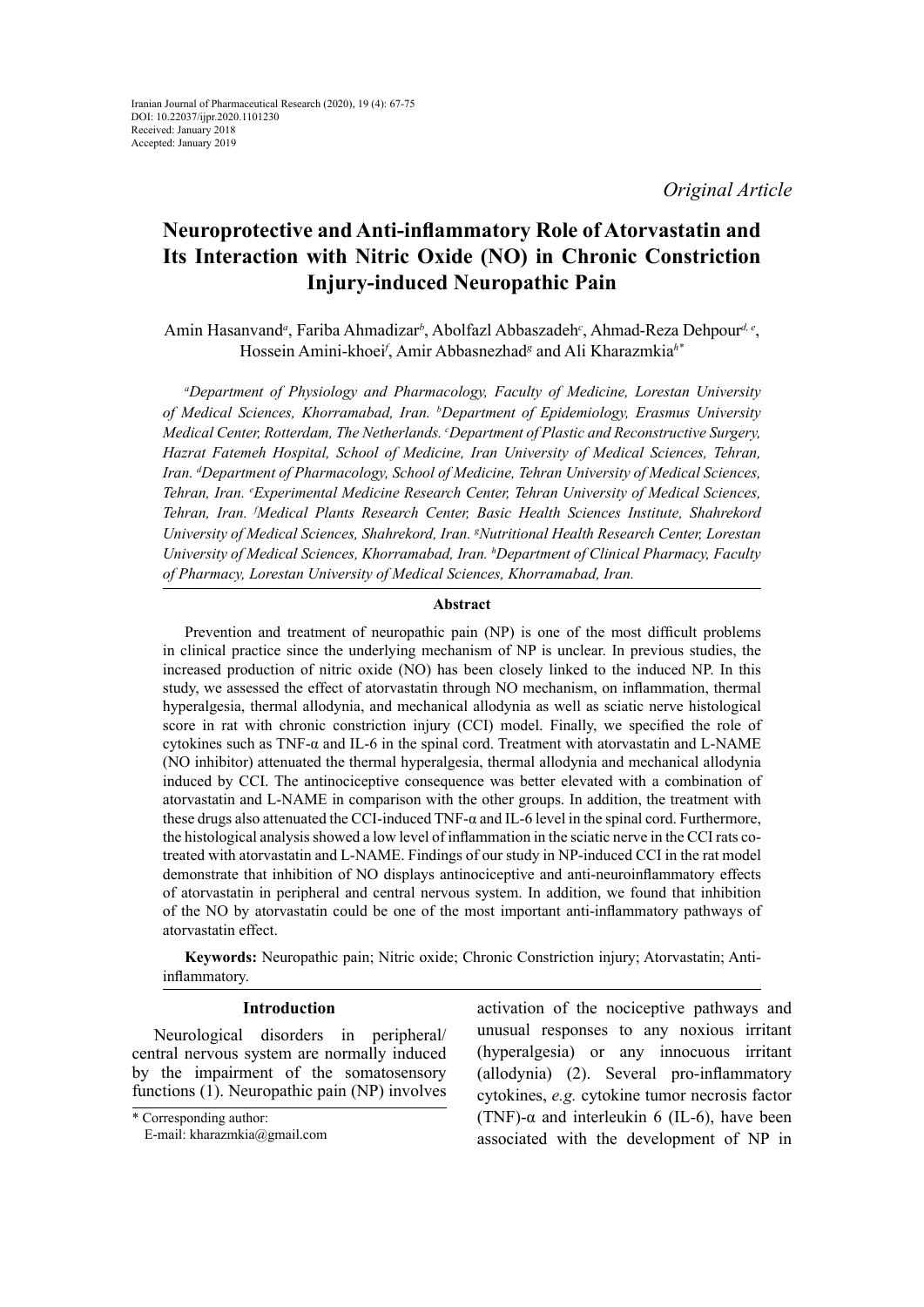various animal models (3). TNF-α has been considered as an original mediator in proinflammatory processes, therefore, it is one of the most important factors that cause NP (4, 5). Previous studies also reported the remarkable effect of IL-6 on the occurrence of NP (6). Increased IL-6 as a pro-inflammatory cytokine leads to induced allodynia and/or hyperalgesia due to nerve damage (7).

Statins (HMG-CoA reductase inhibitors) are mainly well known for their antiinflammatory and/or antioxidant impacts in many diseases including arthritis, cancer, and Alzheimer disease (8). Studies have revealed that atorvastatin use is associated with antiinflammatory effects (9). Recently, Chu *et al.* have shown that atorvastatin use prohibits the progress of thermal hyperalgesia, mechanical allodynia, and neuroinflammation in Rats (10).

Nitric oxide (NO) is considered as a major messenger to mediate neuronal and inflammatory signaling pathways in numerous physiological processes (11). Up-regulation of NO has been closely associated with the induced NP (12). Moreover, NO plays an important key in the development of paw withdrawal latency (PWL) in response to thermal and cold allodynia (13). NO is stimulated by IKappaB, immunoreceptors, cytokines as well as chemokine, and readily crosses the blood brain barrier to induce central cytokine production (14). Nowadays, studies have revealed that activation of NO plays an important role in the mechanisms underlying exaggerated pain sensitivity in the spinal cord  $(15)$ .

The aim of this study was to investigate the role of atorvastatin and its interaction with NO on mobility behaviors and histopathology of nerve and its functions in the CCI rat model.

#### **Experimental**

#### *Animals*

Seventy male adult Sprague–Dawley rats weighing 240-260 g were prepared from Lorestan University of Medical Sciences, (Khorramabad, Iran). The animals were housed in a colony room with a 12:12 h light/ dark cycle at  $21 \pm 2$  °C and free access to water and food ad libitum; whereas the animals were handled according to the Institutional Animal Care and Use Committee guidelines of Lorestan University of Medical Sciences.

# *Study design*

The animals were randomly divided into seven experimental groups ( $n = 10$  rats per group): 1: Sham-operated (Sham), 2: CCI vehicle-treated (CCI), 3: CCI + Gabapentin (50 mg/kg), 4: CCI+ atorvastatin (ATOR).  $(10 \text{ mg/kg})$ , 5: CCI+ ATOR.  $(10 \text{ mg/kg})$  + L-NAME (5 mg/kg), 6: CCI+ ATOR. (10 mg/  $kg$ ) + L-arginine (100 mg/kg).

Atorvastatin (oral gavage treatment), L-NAME (IP injection) and L-arginine (IP injection) were administered every day from the one day before surgery to the 14th day after ligation. L-NAME (NO inhibitor) and L-arginine (NO donor) were administered fifty minutes before atorvastatin administration. The behavioral tests were performed on the day before surgery (corresponding to the day CCI in sham-operated) and 14 days after CCI. Fourteen days after CCI, the rats were sacrificed and anaesthetized with diethyl ether and blood samples were collected from the jugular vein. Then, measurements of inflammatory cytokines were performed. Pentobarbital sodium was used to achieve anesthesia. All drugs were freshly prepared in distilled water (16).

# *Surgery*

In short, anesthesia was achieved through the administration of pentobarbital Na (60 mg/kg). After anesthesia, sciatic nerve (left nerve) was exposed and four ligations were carried out around the nerve proximal to the trifurcation. The space between the two adjacent ligatures was 1 mm (17). In the sham group, similar surgical method was performed excluding the nerve ligation.

# *Thermal Hyperalgesia (Hot Plate Test)*

Reaction latencies of animal to thermal hyperalgesia (IITC Plantar Analgesia Meter (IITC Life Science Inc., CA)) at  $52 \pm 2$  °C in the form of the first sign of nociception, licking, flinching or jump reaction to avoid the heat were measured, as described elsewhere on the  $4<sup>th</sup>$ ,  $7<sup>th</sup>$ , and  $14<sup>th</sup>$  days after CCI. In order to prevent any damage to the tissues, the device was set to turn off automatically after 15 sec (18).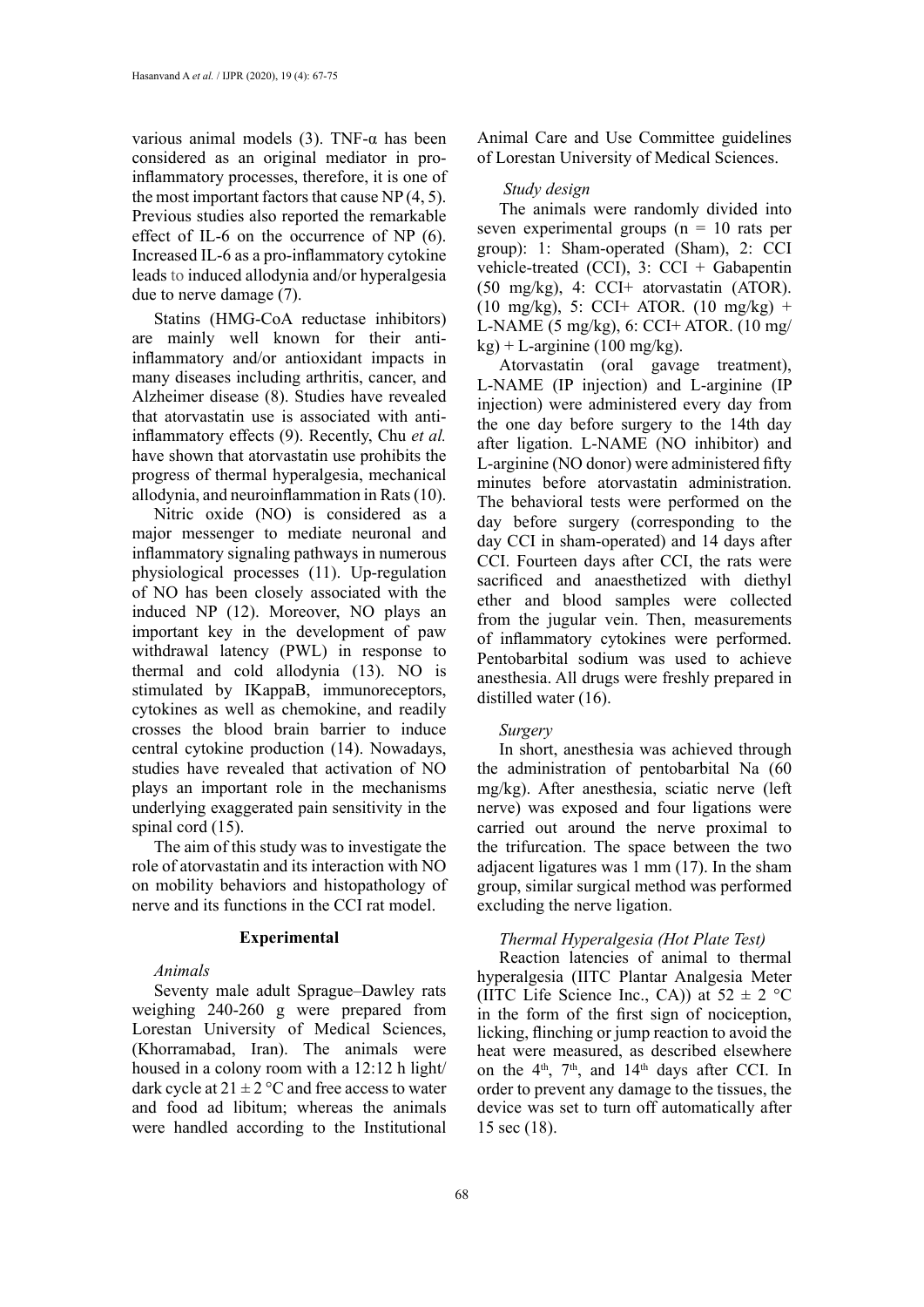# *Thermal Allodynia (Acetone Test)*

In this test, the animals' response to acetone (spray 100 μL of acetone) was noted in 20 s and it was scored according to Kukkar and Singh scale defined in four points: 0: no reflex; 1: quick stamp, flick or withdrawal of the paw; 2: repeated flicking or prolonged withdrawal; and 3: repeated flicking with licking of the paw. The score range was recorded from zero to nine (19).

# *Mechanical Allodynia (Von Frey Test)*

To determine mechanical allodynia, we used the von Frey filaments (0.6, 1.0, 1.4, 2.0, 4.0, 6.0, 8.0, 10.0, 15.0, 26.0 and 60 g). In this test, we determined the thresholds to mechanical stimuli for the plantar surface of the hind paw on all days of testing (20).

#### *Measurement of Inflammatory Cytokines*

The spinal nerve samples were collected and supernatant was separated at 4000 g for 15 min. After the collection of supernatant, it was stored in freezer (-70 °C) until the evaluation of inflammatory cytokines (such as TNF-α and IL-6) using ELISA kit (Abcam, USA) (21).

## *Histological Studies*

The sciatic nerve was isolated and fixed in 10% formalin. The next phase included the division of samples into 5 separate parts that were of 5 micrometers. The divided samples were then stained with hematoxylin and eosin. A histologist, blinded to the study, analyzed the slides using previously established scales for perineural inflammation (22).

# *Statistical Analysis*

Mean  $\pm$  standard error of the mean (SEM) was used for indicating the result. The data that were collected after the evaluation of the results of behavioral tests, were analyzed via the utilization of a two-way analysis of variance (ANOVA). Subsequently, biochemical experiments were also investigated using ANOVA via` Graph pad prism Version-5.0 software. A  $p$ -value  $\leq$  0.05 was considered statistically significant.

# **Results**

# *Evaluation of Anti-Hyperalgesia Effects*

The CCI model significantly increased in response to hyperalgesia heat stimulation compared to the sham group on the  $7<sup>th</sup>$  and 14th days of the study. Furthermore, there were significant distinctions in heat stimulation score in the CCI + ATOR and in the CCI + ATOR + L-NAME groups compared to the CCI group on the 14<sup>th</sup> day ( $P < 0.05$  and  $P <$ 0.01, respectively, Figure 1).

The CCI rats treated with gabapentin for 14 days experienced the attenuation of CCI-induced hyperalgesia in NP (*P* < 0.001). Moreover, the co-administration of atorvastatin and L-NAME improved the thermal hyperalgesia on the  $14<sup>th</sup>$  day in comparison with group  $6 (P < 0.05$ , Figure 1).

# *Evaluation of Anti-Cold Allodynia Effects*

Figure 2 shows the rise in response to the stimulation due to the acetone spray on the rats' feet, which were subjected to the imperfect ligation of the sciatic nerve, which entails the induction of NP among CCI rats. These differences were observed in the CCI group rather than in the sham group on the  $4<sup>th</sup>$ ,  $7<sup>th</sup>$  and  $14<sup>th</sup>$  days ( $P < 0.01$ ,  $P < 0.001$ ) and  $P < 0.001$ , respectively). Atorvastatin, atorvastatin  $+$  L-arginine and atorvastatin  $+$ L-NAME (*P* < 0.001, *P* < 0.05 and *P* < 0.001, respectively) successfully decreased the cold hypersensitivity in the CCI groups on the  $7<sup>th</sup>$ and 14th days. The combination of atorvastatin + L-NAME more effectively reversed the cold allodynia, as compared to the group with atorvastatin  $+$  L-arginine. Furthermore, the coadministration of atorvastatin and L-NAME significantly improved the acetone drop on the 14<sup>th</sup> day compared to the atorvastatin + L-arginine group  $(P < 0.01$ , Figure 2).

# *Evaluation of Anti-Mechanical Allodynia Effects*

Figure 3 indicates the results of the mechanical allodynia among the CCI rats (group 2). The obtained results showed that the PWL significantly decreased among the group 2. The PWL of the atorvastatin-treated group increased in the rats experienced with the CCI-induced NP (*P* < 0.001). Nonetheless, the positive effects of atorvastatin were reduced after the rats were treated with L-arginine (*P* < 0.05). However, the combination of atorvastatin with L-NAME further significantly increased the PWL in the CCI rats  $(P < 0.001)$ .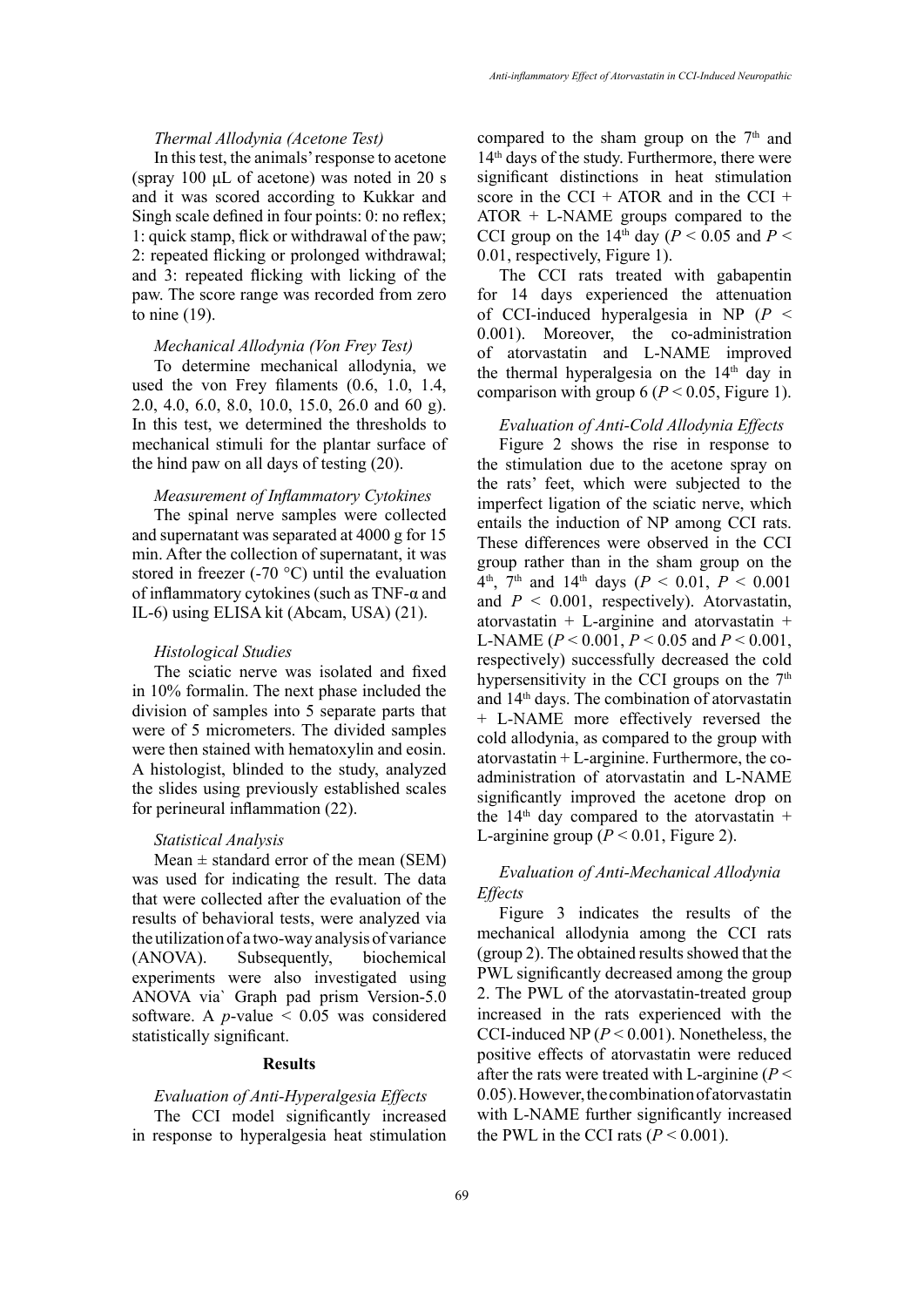

Figure 1. Effects of atorvastatin administration on CCI-induced heat hyperalgesia assessed by Hot Plate test (n = eight rats per each group). *\* P <* 0.05, *\*\*P <* 0.01, *\*\*\*P <* 0.001 *vs.* Sham, *# P < 0.05, ##P <* 0.01, *###P <* 0.001 *vs.*. CCI, *&P <* 0.05, *&&P <* 0.01, *&&&P <* 0.001  $\overrightarrow{v}$ s. CCI + ATOR + LOS.



**Figure 2.** Effects of atorvastatin administration on CCI-induced cold allodynia assessed by acetone drop test (n = eight rats per each group).  $P < 0.05$ ,  $P < 0.01$ ,  $P < 0.001$  vs. Sham,  $P < 0.05$ ,  ${}^{ \#}P < 0.01$ ,  ${}^{ \# \#}P < 0.001$  vs. CCI,  ${}^{ \#}P < 0.05$ ,  ${}^{ \# \#}P < 0.01$ ,  ${}^{ \# \# \#}P < 0.001$ *vs.* CCI + ATOR + LOS.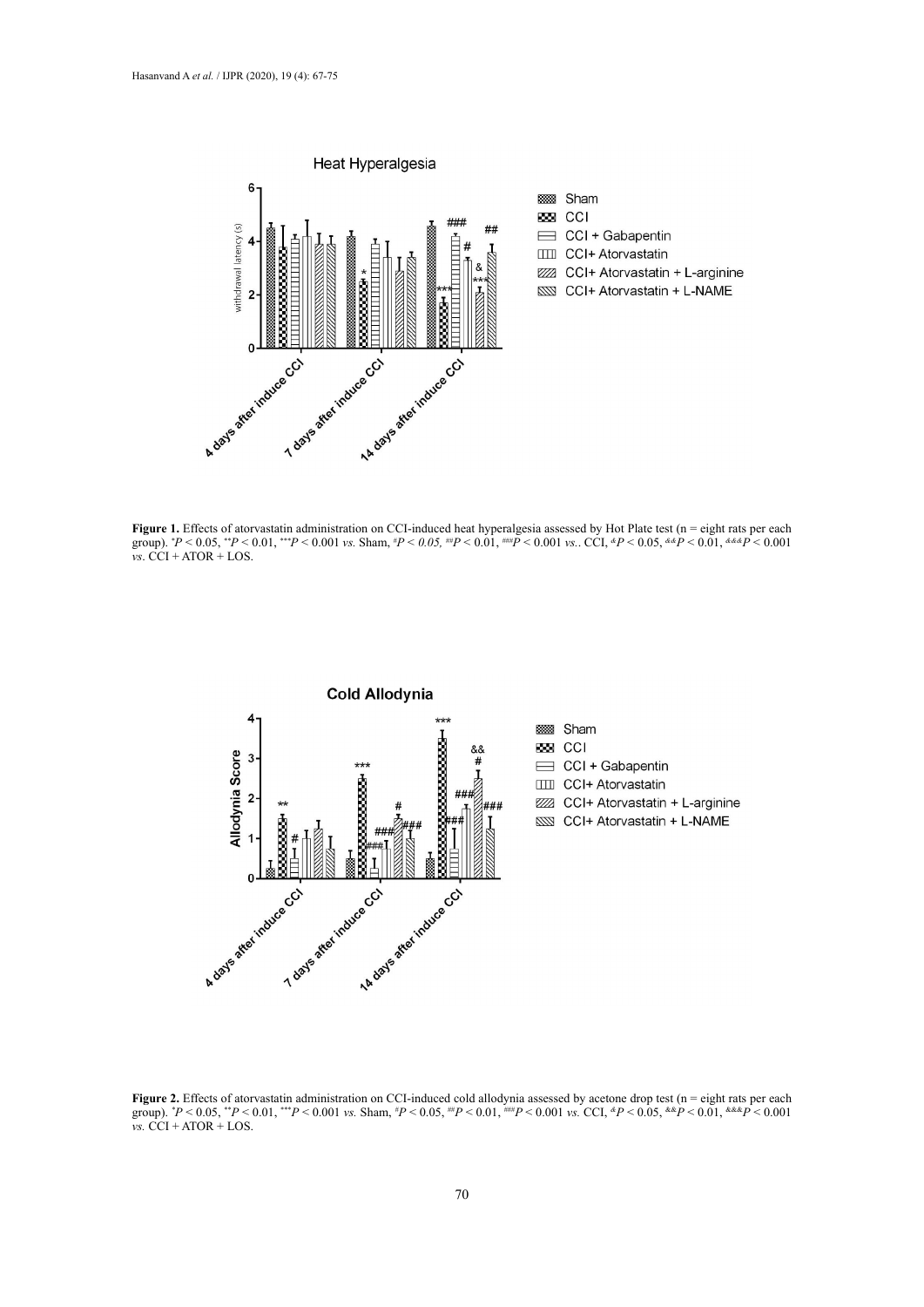

**Figure 3.**  $P < 0.05$ ,  $P < 0.01$ ,  $P < 0.001$  vs. Sham,  $P < 0.05$ ,  ${}^{m}P < 0.01$ ,  ${}^{mm}P < 0.001$  vs. CCI,  ${}^{\alpha}P < 0.05$ ,  ${}^{\alpha\alpha}P < 0.05$ **Figure 3.** Effects of atorvastatin administration on CCI-induced mechanical allodynia assessed by von Frey hair test (n = eight rats per each group).  $P < 0.05$ ,  $P < 0.01$ ,  $P < 0.001$  vs. Sham,  $P < 0.05$ ,  $P < 0.01$ ,  $P = 0.01$  vs. CCI,  $P < 0.05$ ,  $R = 0.05$ ,  $R = 0.01$ ,  $R = 0.05$ ,  $R = 0.01$ ,  $R = 0.01$ ,  $R = 0.01$ ,  $R = 0.01$ ,  $R = 0.01$ ,  $R = 0.01$ ,  $R = 0.01$ ,  $R =$ 0.001 *vs.* CCI + ATOR + LOS.



**TNF-alpha Assessment** 

Figure 4. Effects of atorvastatin administration on CCI-induced rise in TNF- $\alpha$  level in the spinal nerve on fourteen days (n = eight rats per each group). *\* P* < 0.05*,* \*\**P* < 0.01*,* \*\*\**P* < 0.001 *vs.* CCI.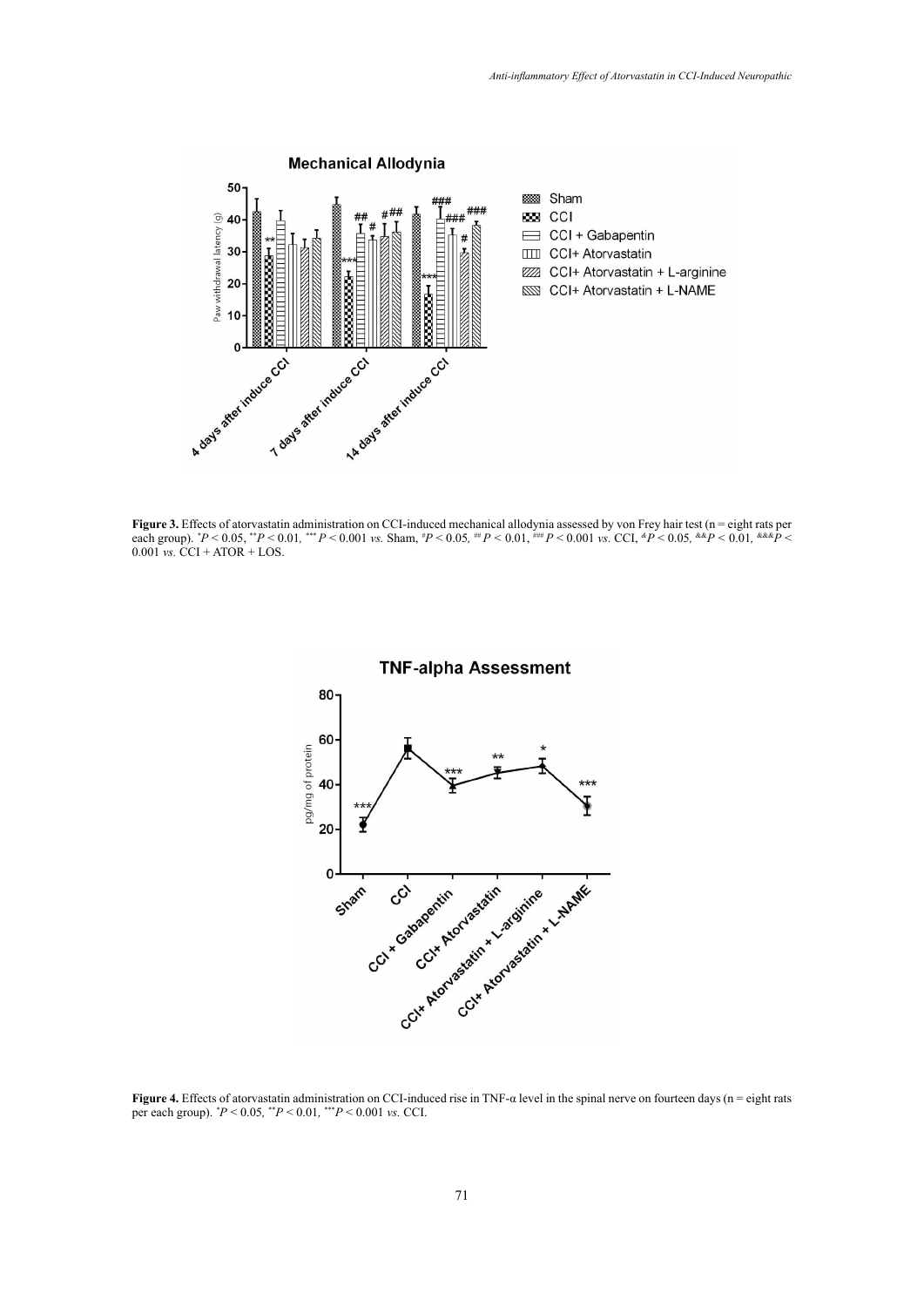# *Inflammatory Cytokines Evaluation in Spinal Nerve*

As shown in Figure 4, the TNF- $\alpha$  level remarkably increased in the CCI-induced rats. However, the level of TNF- $\alpha$  was significantly decreased in the treated rats with atorvastatin and L-NAME  $(P< 0.001)$ . In contrast, we found that in the CCI-rats treated with gabapentin, the level of TNF- $\alpha$  significantly decreased and remained at a normal level  $(P < 0.001)$ . Furthermore, the levels of IL-6 increased in the second group 14 days after inducing NP in the rats by CCI (Figure 5). However, IL-6 notably decreased in the CCI  $+$  atorvastatin group ( $P < 0.01$ ). Nevertheless, treatment with atorvastatin + L-NAME decreased the level of IL-6 to the normal level  $(P < 0.001)$  in the rats experienced with the CCI-induced NP. The

level of this cytokine was found in its highest level in the CCI-rats treated with concomitant atorvastatin and L-arginine.

# *Histological Evaluation in Sciatic Nerve*

Results showed that there was no sign of inflammation or morphological changes in the sciatic nerve among rats in the control groups (saline) as demonstrated. Moreover, morphological observations showed that there was extended perineural inflammation around the sciatic nerve in CCI (score  $=$  3). Furthermore, the histopathological study demonstrated a low level of inflammation ratio around the sciatic nerve in the CCI rats treated with atorvastatin plus L-NAME (score  $= 1$ ). The effect of atorvastatin  $+$  L-arginine on increased level of inflammation was statistically significant (score = 3).



Figure 5. Effects of atorvastatin administration on CCI-induced rise in IL-6 level in the spinal nerve on fourteen days (n = eight rats per each group). *\* P* < *0.05*, \*\**P* < 0.01*,* \*\*\**P* < 0.001 *vs.* CCI.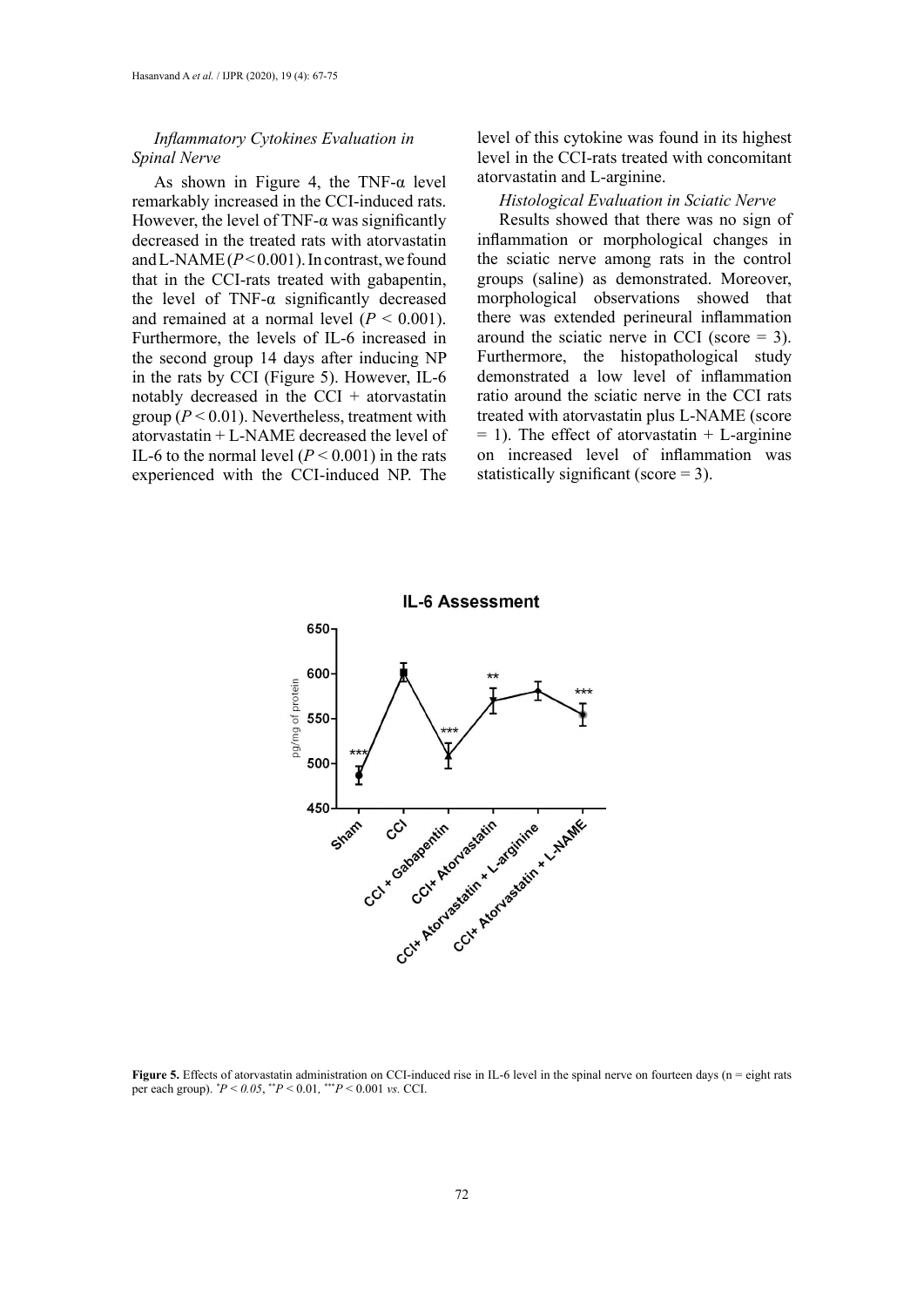#### **Discussion**

In the present study, we found that the pain hypersensitivity to mechanical and thermal stimuli could persist for at least 2 weeks after CCI. However, treatment with atorvastatin prevented the decline in PWL, increased the allodynia score and prevented the development of hyperalgesia as well as hyperallodynia as compared to the CCI control. Our findings also revealed that treatment with L-NAME and atorvastatin, as well as treatment merely with atorvastatin significantly decreased the development of hyperalgesia and hyperallodynia and improved the mobility behaviors. In addition, the concurrent administration of atorvastatin with L-NAME has significantly prevented the perineural inflammation around the sciatic nerve and development of the hyperalgesia and allodynia, in comparison with the atorvastatin + L-arginine group. The CCI group exhibited the increased level of TNF  $\alpha$  and IL-6 in spinal nerve tissue. TNF  $\alpha$  and IL-6 levels were decreased in the group treated with atorvastatin and L-NAME. TNF\_α levels were significantly improved in the CCI group treated with atorvastatin  $+$  L-arginine; however, the effect of atorvastatin plus L-arginine on IL-6 was not statistically significant. Inflammation around the nerve was statistically significant in the CCI rats treated with atorvastatin and L-NAME.

The CCI model is the most generally employed NP model of nerve injury-induced hyperalgesia and allodynia in animals (23). After peripheral nerve damage, neurotoxic chemicals and inhabitant immune cells, that gather around the injured area of the nerve, secrete proinflammatory cytokines (24). The rise in the levels of TNF-α, IL-6, and NF-ΚB occurs once nerve damage happens, and NP improves through reducing the release of these cytokines (25-27). In particular, TNF- $\alpha$  and IL-6 have been associated with causing pain in many animal models of neuropathic (28, 29). TNF- $\alpha$  has been described as a cytokine that plays a significant role in the "immune-tobrain" pathway of connection with pain (28). The classic CCI models in rats might exhibit high amounts of TNF- $\alpha$  in the hippocampus, locus coeruleus and red nucleus of CNS (3032). Many investigations have indicated that IL-6 can be a major determinant in the nerve damage. It has also been associated with the initiation and preservation of NP (33, 34). A recent study has demonstrated that statins have the capacity to modify endothelial function, to decrease inflammatory reactions, and to reduce thrombus formation (35). Inflammatory cytokines were decreased after ATOR administratioin in mice (36). It has been indicated that atorvastatin protects the structural and functional integrity of nerves and preserves them against trauma and also, it attenuates NP (37, 38). In adittion, Barsante et el. have shown that the daily oral administration of ATOR effectively reversed the increase of inflammatory hypernociception (39).

The functions of NO (synthesis from l-arginine) are regulated by the expression and activity of nNOS, eNOS, and iNOS (40). Neuronal NO synthases produce NO in the nervous system and have been shown to contribute to the spinal nociceptive. Furthermore, inducible nitric oxide synthases is involved in the mechanisms of central and peripheral sensitization in neuropathic pain and inflammation (41). Moreover, the high levels of NO are generated by iNOS over a longer period of time compared with the other nNOS and eNOS (42). It has been shown that NO production via nNOS and iNOS is involved in the maintenance of hypersensitivity (43). The observations indicate that the NO can upregulate the TNF $\alpha$  expression and IL-6 (44, 45). L-NAME administration (non-selective inhibitor of NOS) is able to decreas the hyperalgesia and allodynia (46, 47).

In summary, our results indicated that CCI could increase hyperalgesia and hyperallodynia. Furthermore, CCI apperedd to increase the levels of TNF-α and IL-6, pointing out the association between inflammation and NP. In addition, inhibiting NO by atorvastatin use ameliorates problems of NP in the experimental CCI model. Our results demonstrated that atorvastatin and L-NAME could attenuate hyperalgesia and allodynia. Moreover, they were able to decrease inflammation and at the same time they helped sciatic nerves to convalesce from histopathological scores.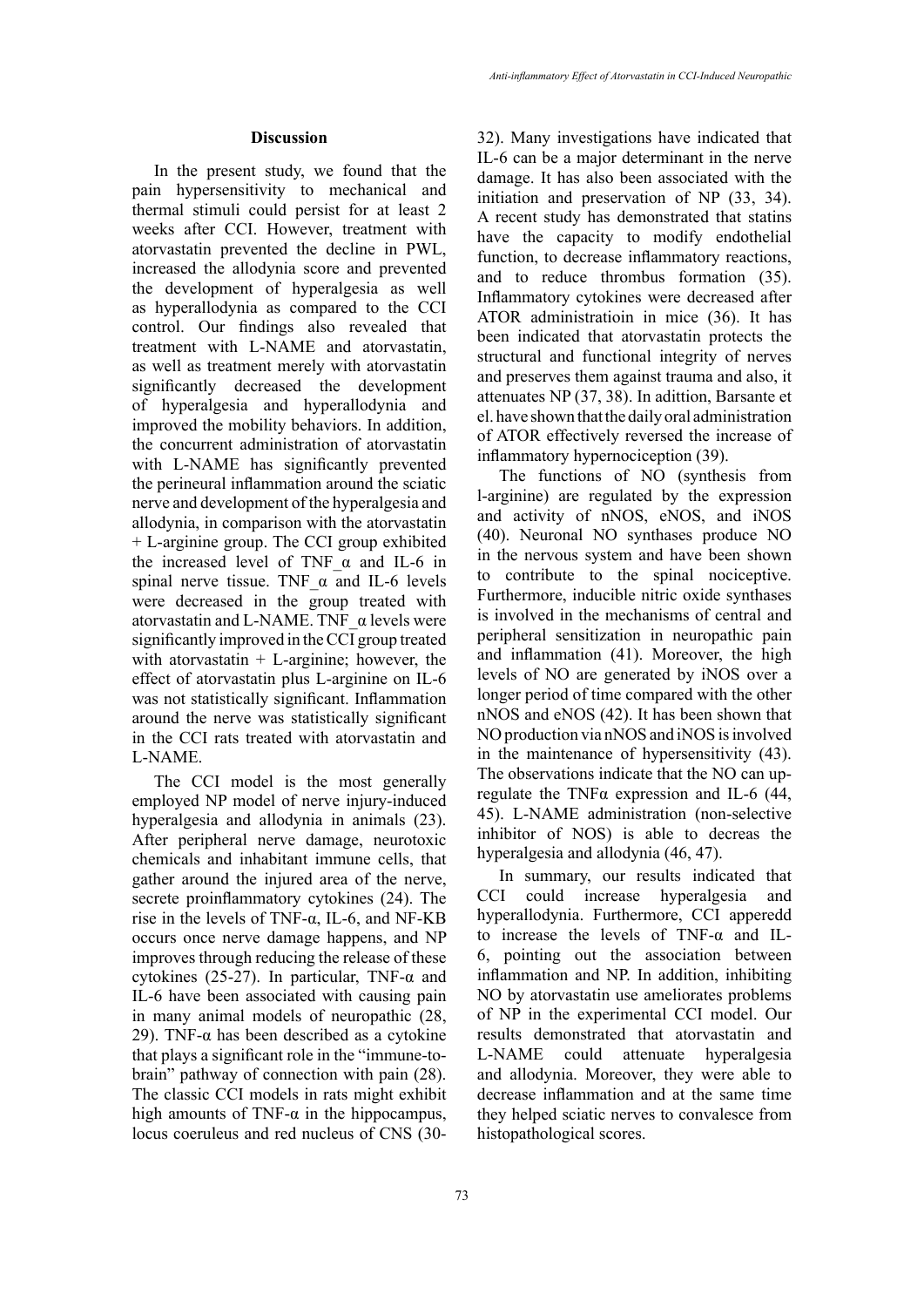#### **Conclusion**

To put it briefly, this research proved that nitric oxide is able to play an efficient role in nociceptive signal processing during the major sensitization when the animals suffer from chronic constriction injury-induced neuropathic pain. Atorvastatin treatment (with inhibition of NO) alleviated the CCI-induced neuropathic pain and inflammatory cytokines, suggesting its prospective application in pain.

#### **References**

- (1) Baron R, Binder A and Wasner G. Neuropathic pain: diagnosis, pathophysiological mechanisms, and treatment. *Lancet Neurol.* (2010) 9: 807-19.
- (2) Nickel FT, Seifert F, Lanz S and Maihöfner C. Mechanisms of neuropathic pain*. Eur Neuropsychopharmacol*. (2012) 22: 81-91.
- (3) Svensson CI. Interleukin-6: a local pain trigger? *Arthritis Res. Ther*. (2010) 12: 145.
- (4) Varfolomeev EE and Ashkenazi A. Tumor necrosis factor: an apoptosis JuNKie? *Cell* (2004) 116: 491-7.
- (5) Leung L and Cahill CM. TNF-alpha and neuropathic pain--a review*. J. Neuroinflammation*. (2010) 7: 27.
- (6) Accelerated Nerve Regeneration in Mice by upregulated expression of interleukin (IL) 6 and IL-6 receptor after trauma*. J. Exp. Med*. (1996) 183: 2627-34.
- (7) Arruda JL, Sweitzer S, Rutkowski MD and DeLeo JA. Intrathecal anti-IL-6 antibody and IgG attenuates peripheral nerve injury-induced mechanical allodynia in the rat: possible immune modulation in neuropathic pain1*. Brain Res.* (2000) 879: 216-25.
- (8) Ghaisas MM, Dandawate PR, Zawar SA, Ahire YS, and Gandhi SP. Antioxidant, antinociceptive and anti-inflammatory activities of atorvastatin and rosuvastatin in various experimental models*. Inflammopharmacology* (2010) 18: 169-77.
- (9) Zhang YY, Fan YC, Wang M, Wang D, and Li XH. Atorvastatin attenuates the production of IL-1beta, IL-6, and TNF-alpha in the hippocampus of an amyloid beta1-42-induced rat model of Alzheimer's disease*. Clin. Interv. Aging* (2013) 8: 103-10.
- (10) Chu LW, Chen JY, Wu PC, and Wu BN. Atorvastatin prevents neuroinflammation in chronic constriction injury rats through nuclear NFκB downregulation in the dorsal root ganglion and spinal cord*. ACS Chem. Neurosci.* (2015) 6: 889-98.
- (11) Goldstein IM, Ostwald P and Roth S. Nitric oxide: A review of its role in retinal function and disease*. Vision Res.* (1996) 36: 2979-94.
- (12) Mabuchi T, Matsumura S, Okuda-Ashitaka E, Kitano T, Kojima H, Nagano T, Minami T and Ito S. Attenuation of neuropathic pain by the nociceptin/

orphanin FQ antagonist JTC-801 is mediated by inhibition of nitric oxide production*. Eur. J. Neurosci*. (2003) 17: 1384-92.

- (13) Kumar A, Meena S, Kalonia H, Gupta A and Kumar P. Effect of nitric oxide in protective effect of melatonin against chronic constriction sciatic nerve injury induced neuropathic pain in rats*. Indian J. Exp. Biol*. (2011) 49: 664-71.
- (14) Walker AK, Kavelaars A, Heijnen CJ and Dantzer R. Neuroinflammation and comorbidity of pain and depression*. Pharmacol. Rev*. (2014) 66: 80-101.
- (15) Schmidtko A, Gao W, König P, Heine S, Motterlini R, Ruth P, Schlossmann J, Koesling D, Niederberger E, Tegeder I, Friebe A and Geisslinger G. cGMP produced by no-sensitive guanylyl cyclase essentially contributes to inflammatory and neuropathic pain by using targets different from cGMP-dependent protein kinase I*. J. Neurosci. Res.* (2008) 28: 8568- 76.
- (16) Kalantar M, Shirali S, Hasanvand A, Valizadeh M, Tavakoli R, Asadi M and Goudarzi M. Ameliorative effects of hydroalcoholic extract of lavandula officinalis l. on methotrexate-induced oxidative stress in rats*. Pharm. Sci*. (2017) 23: 18-26.
- (17) Bennett GJ and Xie YK. A peripheral mononeuropathy in rat that produces disorders of pain sensation like those seen in man*. Pain* (1988) 33: 87-107.
- (18) Zhang H, Zhou F, Li C, Kong M, Liu H, Zhang P, Zhang S, Cao J, Zhang L and Ma H. Molecular mechanisms underlying the analgesic property of intrathecal dexmedetomidine and its neurotoxicity evaluation: an *in-vivo* and *in-vitro* experimental study*. PLoS One* (2013) 8: e55556.
- (19) Kukkar A, Singh N and Jaggi AS. Attenuation of neuropathic pain by sodium butyrate in an experimental model of chronic constriction injury in rats*. J. Formos. Med. Assoc*. (2014) 113: 921-8.
- (20) Abed A, Hajhashemi V, Banafshe HR, Minaiyan M and Mesdaghinia A. Venlafaxine attenuates heat hyperalgesia independent of adenosine or opioid system in a rat model of peripheral neuropathy. *Iran. J. Pharm. Res.* (2015) 14: 843-50.
- (21) Darabi S, Hasanvand A and Nourollahi A. Assessment of the effects of anti-inflammatory of garlic; nettle leaves and olives extracts in stzinduced diabetic rat. complementary. *Med. J.* (2016) 6: 1452-60.
- (22) Brummett CM, Padda AK, Amodeo FS, Welch KB and Lydic R. Perineural dexmedetomidine added to ropivacaine causes a dose-dependent increase in the duration of thermal antinociception in sciatic nerve block in rat*. Anesthesiology* (2009) 111: 1111-9.
- (23) Jaggi AS, Jain V and Singh N. Animal models of neuropathic pain*. Fund. Clin. Pharmacol*. (2011) 25: 1-28.